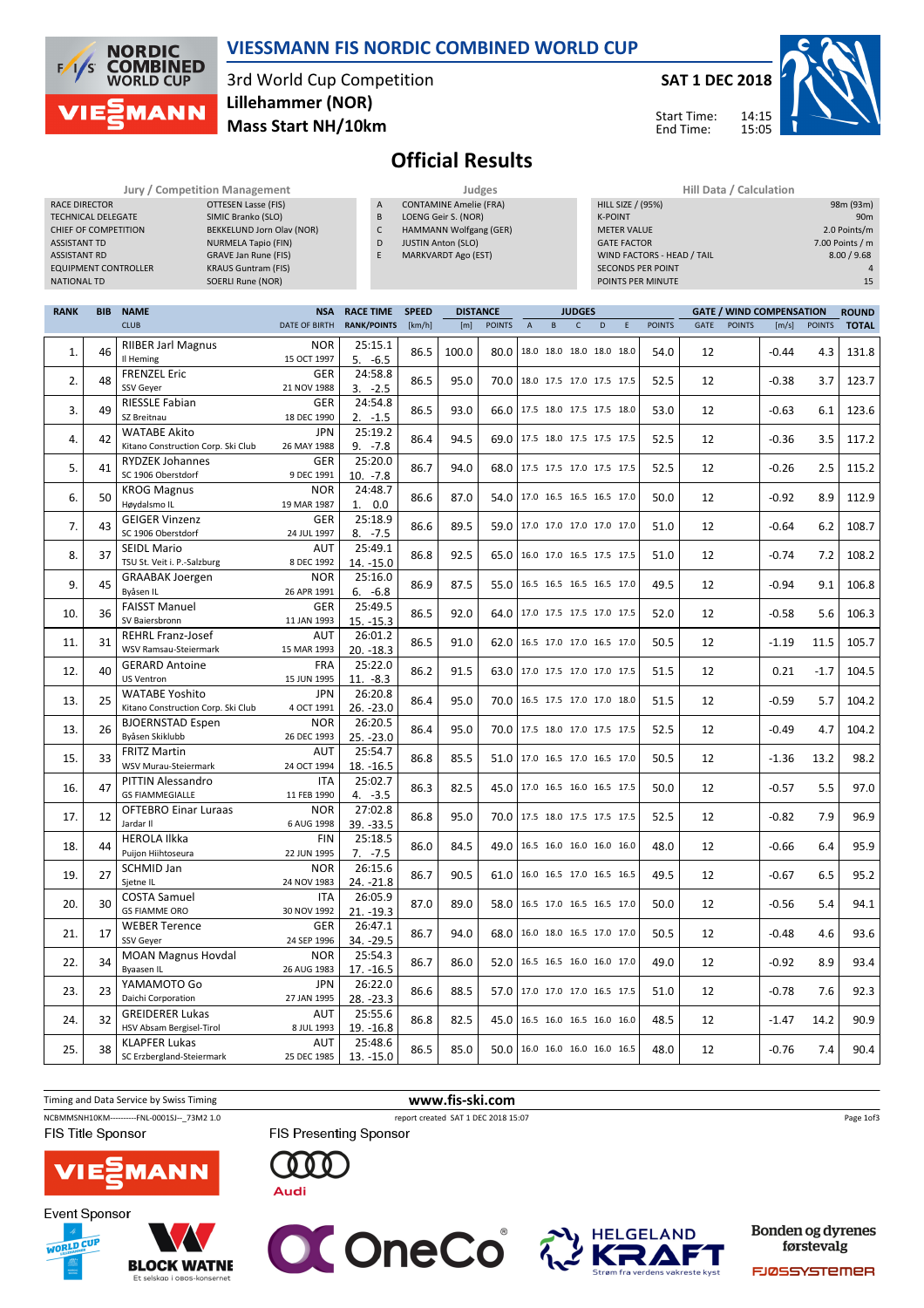

#### VIESSMANN FIS NORDIC COMBINED WORLD CUP

3rd World Cup Competition Mass Start NH/10km Lillehammer (NOR)

SAT 1 DEC 2018



Start Time: End Time:

## Official Results

| <b>RANK</b>         | <b>BIB</b>     | <b>NAME</b>                                                           | <b>NSA</b>                | <b>RACE TIME</b>       | <b>SPEED</b>       |      | <b>DISTANCE</b>                 |                | <b>JUDGES</b>            |              |   |   | <b>GATE / WIND COMPENSATION</b> |      |               | <b>ROUND</b> |               |              |
|---------------------|----------------|-----------------------------------------------------------------------|---------------------------|------------------------|--------------------|------|---------------------------------|----------------|--------------------------|--------------|---|---|---------------------------------|------|---------------|--------------|---------------|--------------|
|                     |                | <b>CLUB</b>                                                           | DATE OF BIRTH             | <b>RANK/POINTS</b>     | [km/h]             | [m]  | <b>POINTS</b>                   | $\overline{A}$ | $\, {\bf B} \,$          | $\mathsf{C}$ | D | E | <b>POINTS</b>                   | GATE | <b>POINTS</b> | [m/s]        | <b>POINTS</b> | <b>TOTAL</b> |
| 26.                 | 19             | CIESLAR Adam<br><b>AZS AWF Katowice</b>                               | POL<br>18 DEC 1992        | 26:28.3<br>32. - 25.0  | 86.1               | 91.0 | 62.0                            |                | 16.5 16.5 16.5 17.0 17.0 |              |   |   | 50.0                            | 12   |               | $-0.05$      | 0.5           | 87.5         |
| 27.                 | 39             | <b>BUZZI Raffaele</b><br>CS CARABINIERI                               | <b>ITA</b><br>17 JUL 1995 | 25:32.4<br>$12. -11.0$ | 86.9               | 82.5 | 45.0 16.0 15.5 15.5 16.0 16.5   |                |                          |              |   |   | 47.5                            | 12   |               | $-0.61$      | 5.9           | 87.4         |
| 28.                 | 20             | <b>MUHLETHALER Laurent</b><br>Premanon                                | <b>FRA</b><br>27 SEP 1997 | 26:23.9<br>$31. -23.8$ | 86.3               | 87.0 | 54.0                            |                | 16.5 16.5 17.0 16.0 17.0 |              |   |   | 50.0                            | 12   |               | $-0.72$      | 7.0           | 87.2         |
| 29.                 | 28             | <b>BRAUD Francois</b><br>ARMEES-EMHM - Chamonix                       | <b>FRA</b>                | 26:13.5                | 86.3               | 85.0 | 50.0   16.5 16.5 16.5 16.5 16.5 |                |                          |              |   |   | 49.5                            | 12   |               | $-0.43$      | 4.2           | 82.4         |
| 30.                 | 13             | <b>SLOWIOK Pawel</b>                                                  | 27 JUL 1986<br>POL        | 23. -21.3<br>26:57.7   | 86.3               | 90.5 | 61.0                            |                | 16.5 16.5 16.5 16.5 17.5 |              |   |   | 49.5                            | 12   |               | $-0.39$      | 3.8           | 82.0         |
| 31.                 | 10             | <b>AZS AWF Katowice</b><br>NAGAI Hideaki                              | 31 MAR 1992<br><b>JPN</b> | 38. - 32.3<br>27:09.8  | 86.4               | 90.5 | 61.0                            |                | 16.5 17.5 16.5 17.0 17.0 |              |   |   | 50.5                            | 12   |               | $-0.53$      | 5.1           | 81.3         |
| 32.                 | 21             | Gifu Hino Motors Ski Team<br><b>HUG Tim</b>                           | 5 SEP 1983<br>SUI         | 41. -35.3<br>26:23.6   | 86.8               | 85.0 | 50.0                            |                | 16.0 16.0 15.5 16.0 16.0 |              |   |   | 48.0                            | 12   |               | $-0.66$      | 6.4           | 80.6         |
| 33.                 | 18             | SC Gerlafingen<br><b>VRHOVNIK Vid</b>                                 | 11 AUG 1987<br><b>SLO</b> | 30. - 23.8<br>26:45.5  | 86.0               | 86.5 | 53.0   17.0 16.5 16.5 16.5 17.0 |                |                          |              |   |   | 50.0                            | 12   |               | $-0.55$      | 5.3           | 79.0         |
| 34.                 | 14             | Ssk Velenje<br><b>PORTYK Tomas</b>                                    | 12 JUL 1999<br><b>CZE</b> | 33. - 29.3<br>26:57.2  | 86.6               | 85.0 | 50.0                            |                | 16.0 16.0 15.5 16.0 17.0 |              |   |   | 48.0                            | 12   |               | $-1.15$      | 11.1          | 76.8         |
| 35.                 | 16             | LSK Lomnice nad Popelkou<br><b>LAHEURTE Maxime</b>                    | 6 APR 1996<br><b>FRA</b>  | 37. - 32.3<br>26:48.2  | 86.4               | 86.5 | 53.0 16.5 17.0 16.5 16.0 17.0   |                |                          |              |   |   | 50.0                            | 12   |               | $-0.29$      | 2.8           | 75.8         |
| 36.                 | 24             | Douanes - AS Gerardmer Ski Nordique 20 MAY 1985<br><b>MUTRU Leevi</b> | <b>FIN</b>                | 35. - 30.0<br>26:21.9  | 86.3               | 80.5 | 41.0                            |                | 15.0 15.5 16.0 16.0 14.0 |              |   |   | 46.5                            | 12   |               | $-0.73$      | 7.1           | 71.3         |
| 37.                 | 7              | Lahti SC<br><b>RIIBER Harald Johnas</b>                               | 16 MAY 1995<br><b>NOR</b> | 27. - 23.3<br>27:21.3  | 86.6               | 86.5 | 53.0                            |                | 16.0 15.0 16.0 16.5 16.5 |              |   |   | 48.5                            | 12   |               | $-0.65$      | 6.3           | 69.5         |
|                     |                | Heming<br>NAESVOLD Leif Torbjoern                                     | 8 APR 1995<br><b>NOR</b>  | 44. - 38.3<br>27:33.5  |                    |      |                                 |                |                          |              |   |   |                                 |      |               |              |               |              |
| 38.                 | 5              | Roeyken Hopp<br><b>FLETCHER Taylor</b>                                | 5 MAR 1998<br><b>USA</b>  | 46. - 41.3<br>27:04.0  | 86.6               | 83.5 | 47.0                            |                | 16.5 16.0 16.5 16.0 17.0 |              |   |   | 49.0                            | 12   |               | $-1.29$      | 12.5          | 67.2         |
| 39.                 | 11             | Steamboat Springs Winter Sports Clu<br><b>MAEKIAHO Arttu</b>          | 11 MAY 1990<br><b>FIN</b> | 40. -33.8<br>27:20.1   | 86.2               | 80.0 | 40.0                            |                | 16.0 15.0 15.0 15.5 15.0 |              |   |   | 45.5                            | 12   |               | $-1.57$      | 15.2          | 66.9         |
| 40.                 | 9              | Kainuun Hiihtoseura                                                   | 16 SEP 1997               | 42. - 37.8             | 86.5               | 82.0 | 44.0                            |                | 16.0 16.0 16.0 16.0 16.5 |              |   |   | 48.0                            | 12   |               | $-0.93$      | 9.0           | 63.2         |
| 41.                 | 4              | PASICHNYK Viktor<br>Kremenets Ski School                              | <b>UKR</b><br>2 DEC 1992  | 27:33.8<br>47. -41.3   | 86.6               | 83.0 | 46.0                            |                | 16.5 15.5 16.0 16.0 16.5 |              |   |   | 48.5                            | 12   |               | $-0.76$      | 7.4           | 60.6         |
| 42.                 | 6              | <b>DANEK Lukas</b><br>ASO Dukla Liberec                               | <b>CZE</b><br>19 SEP 1997 | 27:33.3<br>45. - 41.3  | 86.8               | 83.0 | 46.0                            |                | 16.0 16.0 16.0 16.0 15.5 |              |   |   | 48.0                            | 12   |               | $-0.81$      | 7.8           | 60.5         |
| 43.                 | 22             | <b>KARHUMAA Wille</b><br>Ounasyaaran Hiihtoseura                      | <b>FIN</b><br>7 JUN 2000  | 26:22.8<br>29. - 23.5  | 86.3               | 76.5 | 33.0                            |                | 15.5 15.5 15.5 15.0 14.0 |              |   |   | 46.0                            | 12   |               | $-0.46$      | 4.5           | 60.0         |
| 44.                 | 8              | <b>BARKOV Viacheslav</b><br>SDUSHOR UOR 2 MOSCOW                      | <b>RUS</b><br>28 FEB 1992 | 27:21.3<br>43. - 38.3  | 86.2               | 80.5 | 41.0 16.5 15.5 16.0 16.0 16.0   |                |                          |              |   |   | 48.0                            | 12   |               | $-0.83$      | 8.0           | 58.7         |
| 45.                 | 1              | GOOD Jasper<br>Steamboat Springs Winter Sports Clu                    | <b>USA</b><br>10 MAY 1996 | 28:05.8<br>50. - 49.3  | 86.2               | 84.0 | 48.0                            |                | 16.0 16.0 15.5 16.0 16.5 |              |   |   | 48.0                            | 12   |               | $-1.01$      | 9.8           | 56.5         |
| 46.                 | 3              | SHIMIZU Aguri<br>Euglena Ski Club                                     | <b>JPN</b><br>9 MAR 1992  | 27:34.2<br>48. - 41.5  | 86.2               | 79.5 | 39.0 13.5 13.0 14.0 14.0 13.5   |                |                          |              |   |   | 41.0                            | 12   |               | $-1.14$      | 11.0          | 49.5         |
| 47.                 | $\mathfrak{p}$ | <b>ILVES Andreas</b><br>Elva Skiclub                                  | <b>EST</b><br>28 APR 2000 | 27:42.0<br>49. - 43.3  | 86.7               | 79.0 | 38.0                            |                | 15.5 15.0 15.5 15.0 14.5 |              |   |   | 45.5                            | 12   |               | $-0.43$      | 4.2           | 44.4         |
|                     |                |                                                                       |                           |                        |                    |      |                                 |                |                          |              |   |   |                                 |      |               |              |               |              |
| <b>Disqualified</b> |                |                                                                       |                           |                        |                    |      |                                 |                |                          |              |   |   |                                 |      |               |              |               |              |
|                     | 29             | 15 MASTIEV Samir<br><b>ANDERSEN Espen</b>                             | <b>RUS</b><br><b>NOR</b>  |                        | $-31.0$<br>$-20.0$ |      | DSQ SCE 3<br>DSQ SCE 4          |                |                          |              |   |   |                                 |      |               |              |               |              |
|                     |                | 35 GRUBER Bernhard                                                    | AUT                       |                        | $-15.8$            |      | DSQ SCE 4                       |                |                          |              |   |   |                                 |      |               |              |               |              |